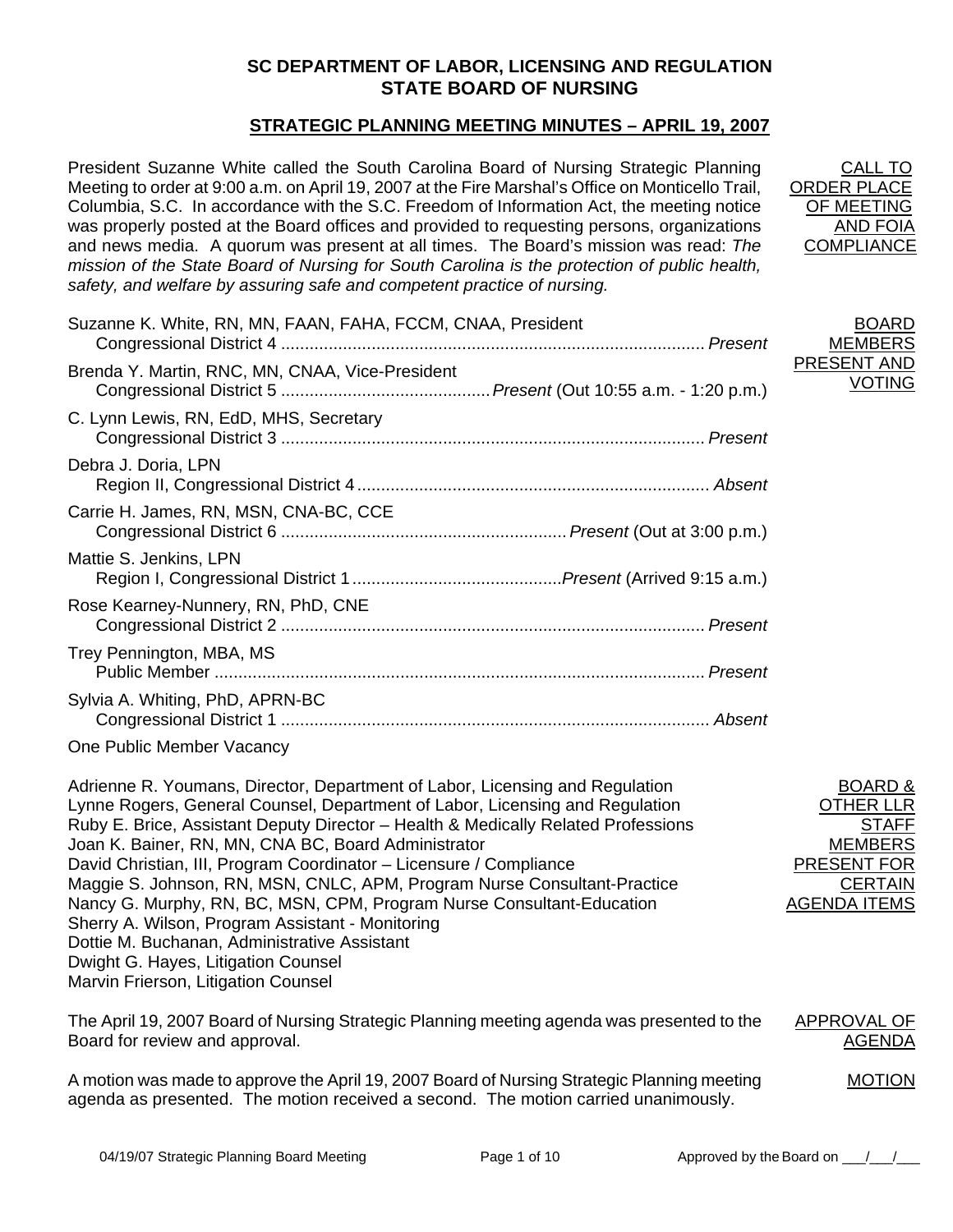At their March 2007 meeting, the Board reviewed the nomination of Patricia M. Smith, CNM to serve as a certified nurse midwife representative on the Advanced Practice Committee. The Board asked that they be provided with a copy of Ms. Smith's current nurse midwife certification for review. Ms. James recused herself from discussion due to knowledge of the nominee.

A motion was made to approve Patricia M. Smith, CNM to serve on the Advanced Practice Committee. The motion was amended to add that Patricia M. Smith, CNM maintain her certification that will expire in August 2007. The amended motion received a second. The motion carried unanimously.

The Board discussed master's prepared advanced practice registered nurses versus the advanced practice registered nurses who were grandfathered in for licensure without a master's degree. The Board discussed requirements for members of the Advanced Practice Committee. Ms. Johnson reported that the Committee has been working on standards for committee membership. The Board asked that the Advanced Practice Committee continue the development of standards for membership to include the percentage of non-masters degree prepared nurses that may serve on the Committee for their review and approval.

Ms. Bainer provided the Board with an update of current legislation affecting nursing.

A bill requiring more legible prescriptions is being considered by the general assembly. They want prescriptions to be easy for the patient and their caregivers to understand. Example given was using scientific name rather than common name. This bill was held over to be considered with the electronic prescription bill.

There is currently a House bill that would require that a controlled substance prescription identical to previously prescribed medications may not be written or dispensed any earlier than 48 hours from the date of the previous prescription. There are exemptions for terminal illness or medical necessity.

One of the sponsors of the criminal background check bill debated the bill because it said "may" instead of "must" perform a criminal background check on new license. He was afraid that the Board would be discriminatory in choosing who had to undergo the criminal background check. There is a grant that will assist with the initial fiscal impact. This bill also impacts the Compact and safety.

The Surgical Technician Bill received a favorable report. The language acknowledges registered nurse first assistants.

At the House committee hearing on the "Housekeeping" bill, a Christian Science representative asked that recognition of Christian Science Nursing be added as an exemption in the Nurse Practice Act. This would allow Christian Science nurses who do not have nursing training to identify themselves as nurses within their religious group. Judy Thompson from the South Carolina Nurses Association testified that this change would jeopardize nurse title protection as provided for in Section 40-33-30 of the Nurse Practice Act. Ms. Bainer provided information from the May 2005 meeting where the Board turned down a similar request from the same person. Representative Chaulk offered to meet with the Christian Science representative at another time to discuss this issue.

The Nursing Education Program Regulations received a committee favorable report. We expect the bill to continue to move smoothly.

Ms. Bainer and Mr. Christian asked that the Board approve a "usual sanctions" list to avoid DEFINITION OF

### REVIEW OF **CREDENTIALS** FOR APC NOMINEE

#### MOTION

#### LEGISLATIV UPDA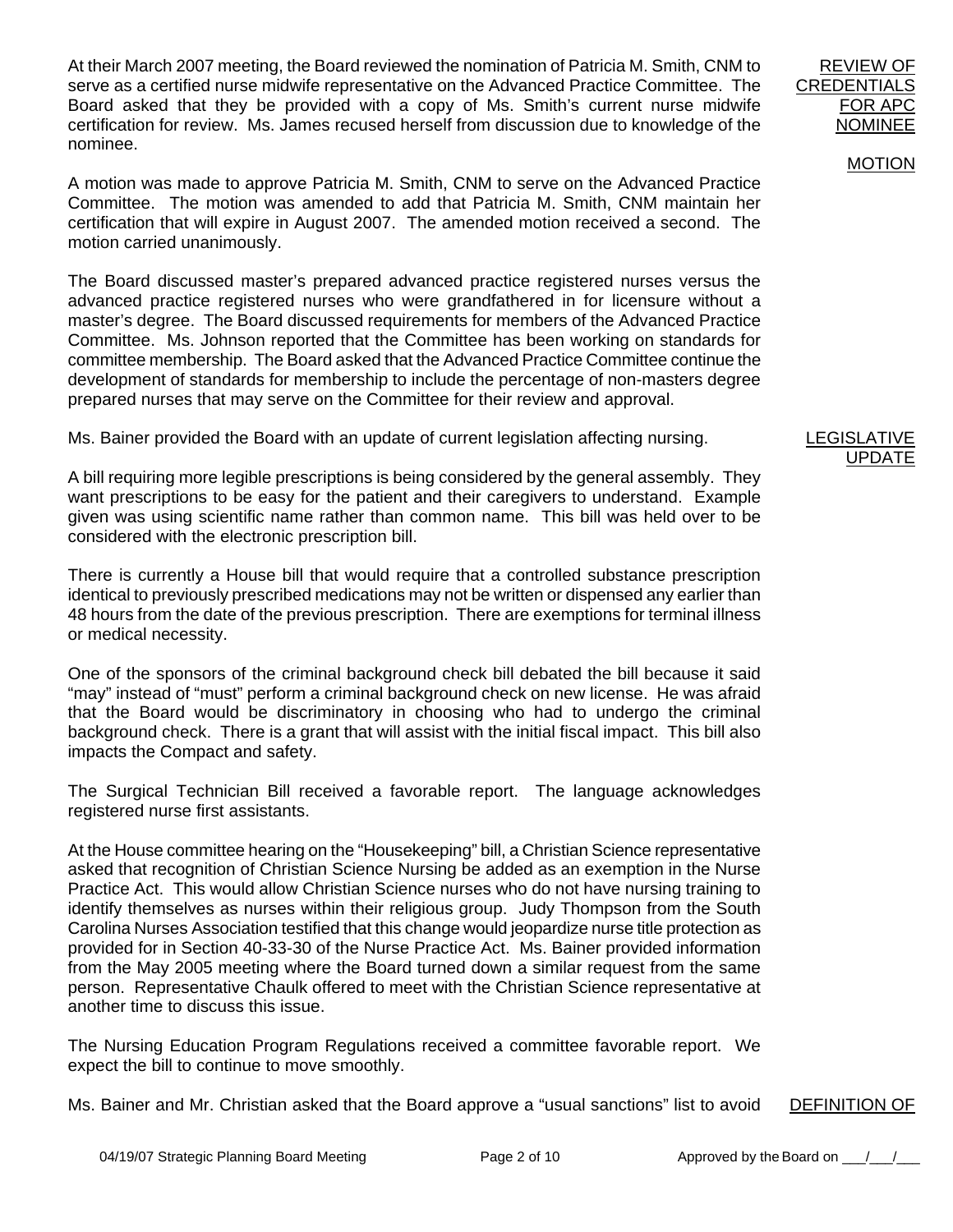confusion during hearings and for the licensees under Board order as well as their employers. When the Board orders "usual sanctions" to be included in the order, it is understood that the order will include 1) probation; 2) registered nurse to be on-site and on-shift supervision; 3) no home health or agency; 4) quarterly employer reports; 5) Legal Aspects of Nursing Workshop; 6) access may be restricted by the Board order or allowed to be restricted by the director of nursing in the order; and 7) no mood altering can be included if appropriate.

Ms. Bainer suggested that the definition of supervision from the Nurse Practice Act be added to the orders so that employers understand better is expected. She explained that the Disciplinary Review Committee (DRC) asked that supervision be defined in orders and agreements. Several licensees have come before the DRC and stated that a registered nurse was not on site to supervise them or that the supervising nurse was not aware of the Board order or agreement. Section 40-33-20 (57) of the Nurse Practice Act defines supervision as "the process of critically observing, directing, and evaluating another's performance."

Mr. Hayes stated that many supervisors do not understand their responsibility in monitoring. As Ms. Bainer approves work settings, she educates the director or nursing on what they need to be aware of for the supervision of a disciplined licensee as well as information on reports.

Because of supervision requirements in an order, many nurses have problems obtaining nursing positions. The supervision requirement limits the shifts that can be worked. Ms. White and Ms. Martin stated that utilization may be a good work setting for some nurses with workplace restrictions and should be considered when approving sites.

The Board discussed the restriction for no home health or agency. There was concern that some nurses could be practicing telenursing with no supervision just as they may do in a home health care situation. It was suggested that home health be changed to home based care for situations such as performing insurance evaluations in the home.

A motion was made to approve the list of "usual sanctions" to be included in orders, it is understood that orders will include 1) probation; 2) registered nurse to be on-site and on-shift supervision; 3) no home health or agency; 4) quarterly employer reports; 5) Legal Aspects of Nursing Workshop; 6) access may be restricted by the Board order or allowed to be restricted by the director of nursing in the order; and 7) no mood altering can be included if appropriate but to change "home health" to "no home based care or telenursing" and to add Recovering Professionals Program is appropriate. The motion received a second. The motion carried unanimously.

Neal B Kauder, President of VisualResearch, Inc along with Robert A. Nebiker, former Director of the Virginia Department of Health Professions gave a presentation on Sanction Reference Points (SRP). VisualResearch has developed a system of assigning points to determine the appropriate sanction. Points are assigned for the offense to include but not be limited by whether there is more than one case, if there was patient injury or impairment this along with points for whether the respondent has a related criminal conviction, prior board orders in the state or any other state, impairment, etc. Those points are added to decide the disciplinary action to be taken.

Ms. Johnson reported that 4,794 nurses were randomly audited for documentation of their continued competency and that we are still receiving information from them. Several issues have arisen during this first audit since biennial renewal.

#### Issue # 1

Some nurses when audited put their license on inactive status. Reasons given for going inactive included but were not limited to:

SANCTION **REFEREN** POINTS

MOTION

# **CONTINUED COMPETENCY** AUDIT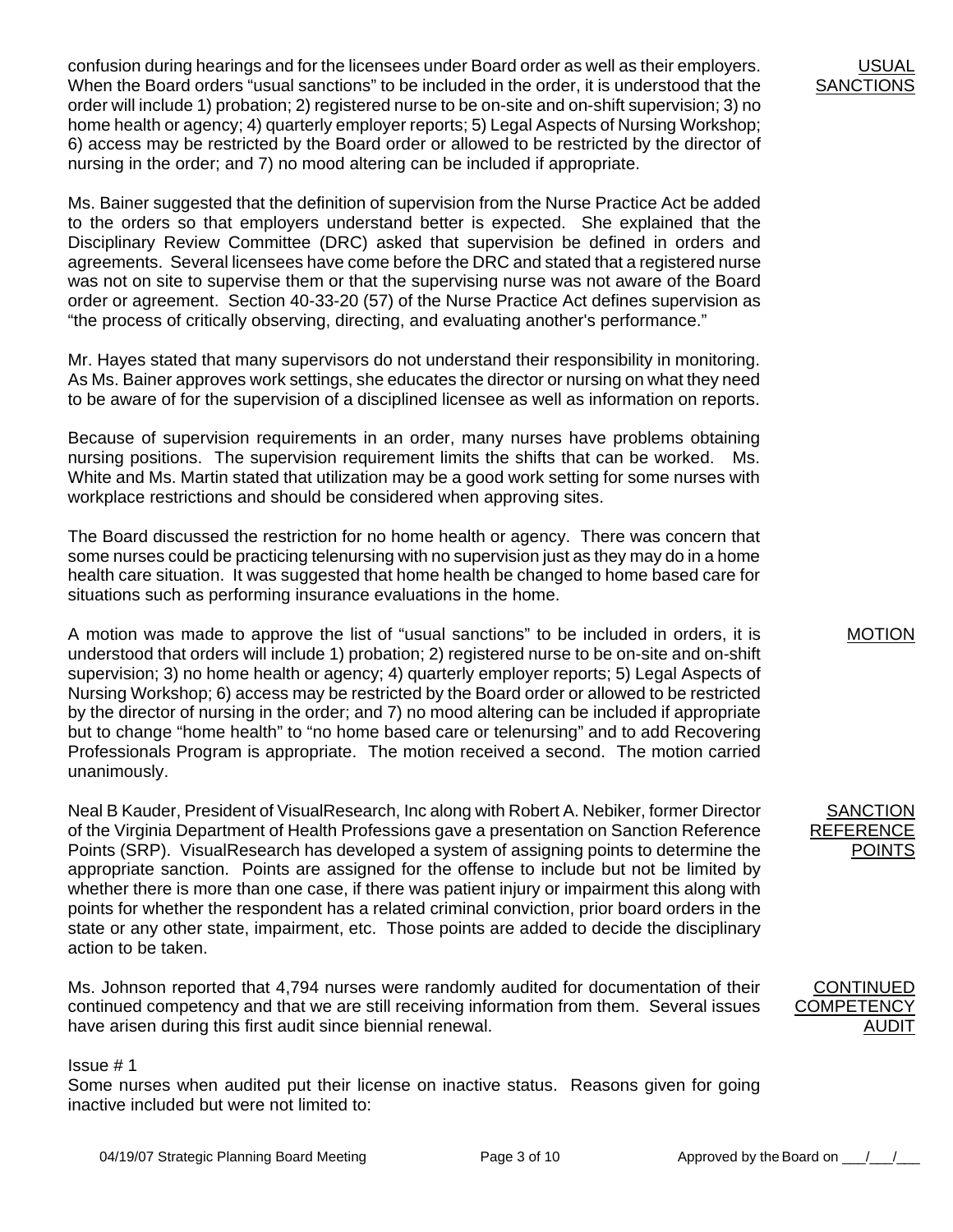- Just picked a competency option so that they could maintain an active license
- Several were currently retired, on workman's compensation or have a permanent medical disability.
- Some went inactive when audited and a few months later requested to reinstate their license.
- Some met standard with employer verification but still went inactive

Although information has been included in many issues the SC Nurse and Palmetto Nurse as well as on our website, there seems to be a knowledge deficiency.

Staff recommended that we flag the licensure record of the nurses who went inactive because they did not meet the requirements and require a Board appearance before reactivation.

The Board discussed whether there needed to be some type of disciplinary action such as a possible private reprimand or a letter of caution. Although it is understood their desire to keep a license that they worked hard for, they did not meet the criteria to renew that license. Because they did not meet the criteria to renew, their license is not valid. In some cases, the nurse has not continued to practice. There was concern that they still have a pocket license in their possession. Other boards reprimand and fine licensees who falsified the continuing education requirement. There was discussion about listing disciplined nurses in the newsletter what about listing these? If inactivated, verification would only show inactive. Inactive does not say why the license is inactive. They could reinstate but would require them to meet the requirement and answer to whether they worked during that time period. If someone does not renew, we place their license in a lapsed status. No notice is sent because they chose not to renew. If we lapse the license of someone who did renew but did not meet audit requirements, we must notify them. There was concern that employers may have checks licenses shortly after renewal but may not necessarily check them between renewals for long time employees. A list could be published in the newsletter of those whose licenses are lapsed. This would notify employers. The Board agreed that those who have to date paid for inactive status, should not be changed to a lapsed status.

For future audits, it was suggested that letters be sent out in smaller more manageable batches. Letters should give a date that the information must be received by.

A motion was made to flag the licensure computer record of nurses who have officially requested and paid for official inactive status without meeting renewal requirements and require them to appear before the board prior to reinstatement. The motion received a second. The motion carried unanimously. MOTION

A motion was made for the licenses of those not meeting the continued competency requirements of the audit to be placed in a lapsed status effective August 30, 2006, issue a public reprimand and fine, the names will be published in the Palmetto Nurse newsletter and a personal appearance may be required at the discretion of the Board President. The motion received a second. The motion carried unanimously.

A motion was made to assess a \$500 fine along with the Public Reprimand for unlicensed practice. The motion received a second. The motion carried unanimously.

The above motions are for this current audit. The process and penalties will be reviewed for future audits.

Mr. Christian has researched companies that keep a record of continuing education for licensees. The company said that they have flexibility for our board and other options for renewal.

MOTION

MOTION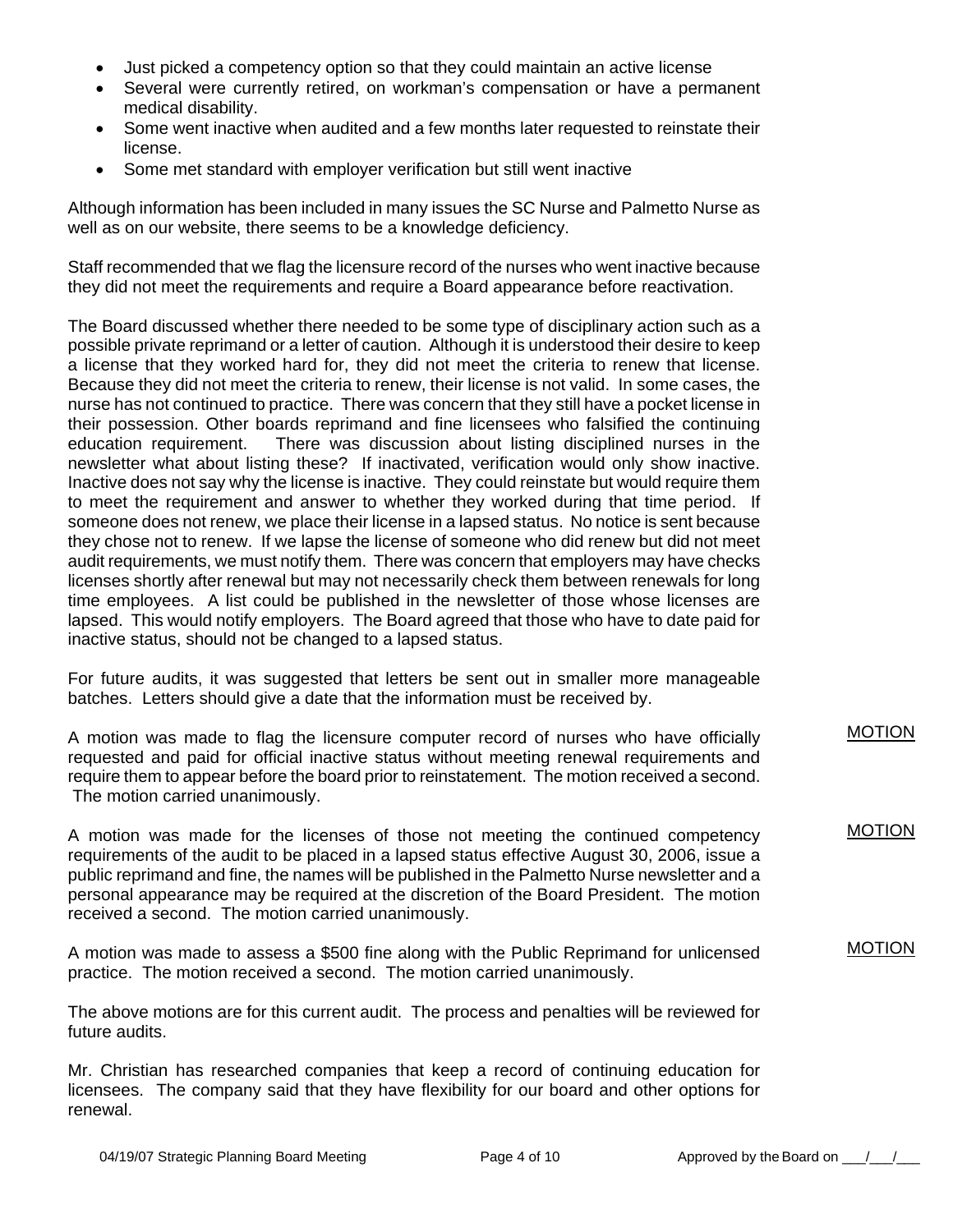#### ISSUE #2 –

Licensee did not change their address with the Board as required by Section 40-33-38(C) of the Nurse Practice Act. Some nurses stated they did not get letter sent by regular mail but then signed for the certified letter sent to the same address.

The Board discussed what type of discipline was appropriate for nurses not changing their address with the Board as required by statute. It is important that the Board have the correct address for issues such as audits, investigations, etc. The Board discussed that a letter of concern does not send a strong enough message but that a private reprimand may be the better solution.

A motion was made to issue a private reprimand to those nurses who did not change their address with the Board as required by Section 40-33-38(C) of the Nurse Practice Act. The motion received a second. The motion carried unanimously.

#### ISSUE #3 –

No response to audit letter. In some instances the certified letter was returned but in some instances the letter was signed for but there was still no response.

A motion was made to place licenses in a lapsed status for those who did not respond to the audit request effective August 30, 2006, when reactivating charge a \$500 fine, require proof of competence and publish the names in the Palmetto Nurse. The motion received a second. The motion carried unanimously.

## ISSUE #4 –

Responses received after September 1, 2006. Some nurses stated they did not get the letter sent in July but received the certified letter sent to the same address. Some nurses sent explanations and explained why it was late. The certified letter gave until September 1, 2006 for nurses to respond. They met the requirements but were late sending in the information. We worked with those who were legitimately out of town. Some nurses stated that pursuing their higher educational degree, cruise/vacation, etc. was more important.

A motion was made for those nurses who met the competency requirement but were late in responding to the audit request to be issued a private reprimand and a \$100 fine. The motion received a second. The motion carried unanimously.

## ISSUE #5 –

The option chosen was not complete or they did not meet the requirement. For example, the nurse does not have 30 contact hours prior to April 30, 2006, only has ten contact hours, sent in an incomplete employer certification form, provided a transcript with no nursing courses, or have minimal hours (the lowest was 24 hours in 2 years) worked and the employer signs the employer certification form. Many nurses could not remember which option they selected on their renewal. Over half of the licensees changed their mind regarding the option they used and the option they selected at renewal.

A motion was made to place licenses in a lapsed status effective August 30, 2006 for those who did not complete the competency requirement prior to renewal, to issue a public reprimand, require documentation of competency prior to reinstatement, publish names in the Palmetto Nurse newsletter and a personal appearance before the Board may be required at the discretion of the Board President. The motion received a second. The motion carried unanimously.

ISSUE #6

MOTION

MOTION

MOTION

MOTION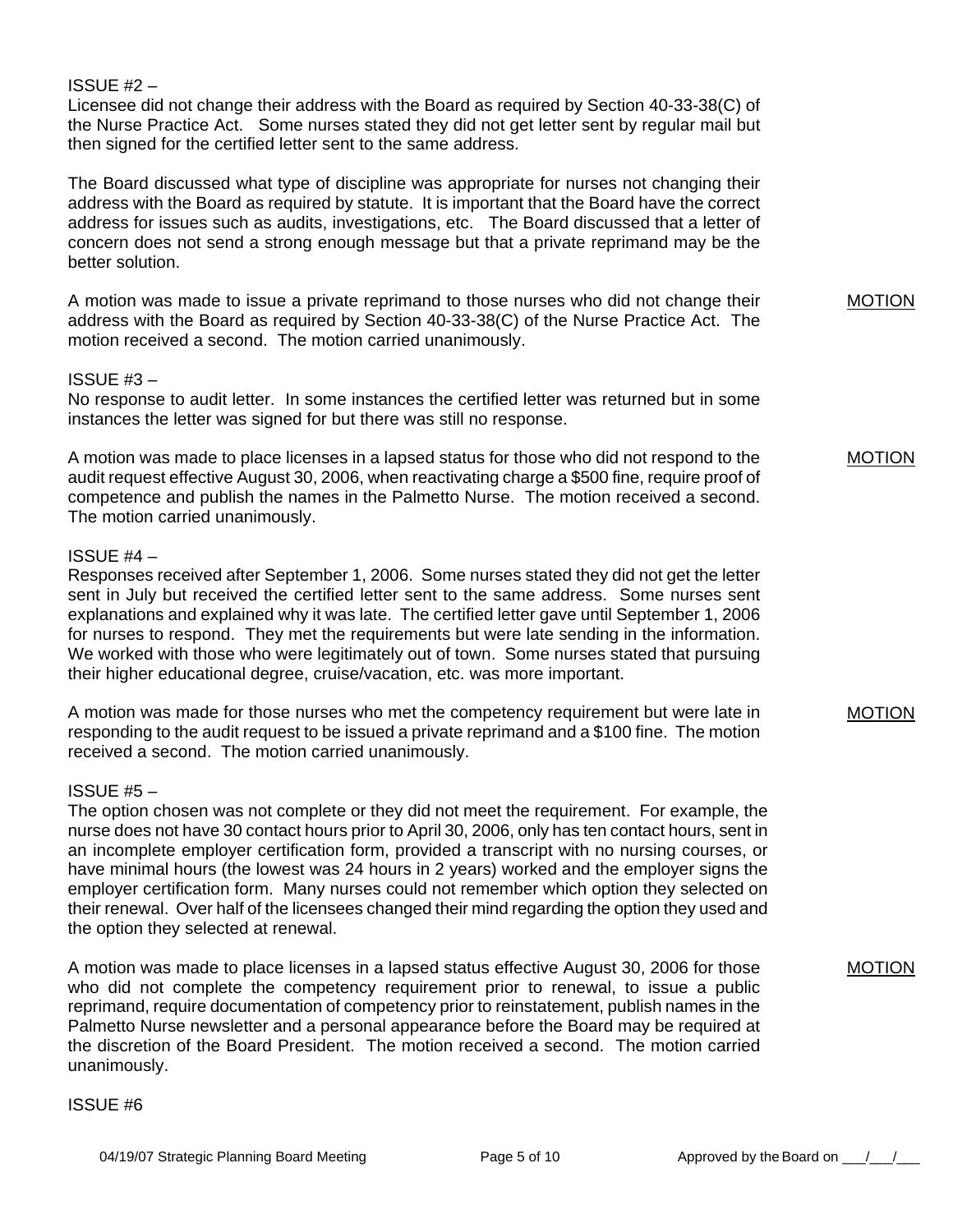Employer certifications were signed by someone other than the nursing supervisor. In some facilities, the supervisor may not be allowed by policy to sign the form. It is recommended that the employers sign the forms in advance so that they will not be overburdened at renewal time and so the nurse will not be waiting for the employer to sign the form when audited.

The National Council of State Boards of Nursing has looked at absolute bars and time limited bars for nurse licensure. Mr. Christian stated that he likes the fact that each case in South Carolina is reviewed individually and a determination is made on the merits and mitigating circumstances of the case. Schools have absolute bars for students. Some academically qualified students are not allowed into nursing school due to past convictions. Some students will be stopped when they begin clinicals due to required criminal background checks and facilities' policies.

A motion was made to authorize the Board President or designee to continue to sign consent agreements. The motion received a second. The motion carried.

The Board reviews Investigative Review Committee (IRC) reports for dismissals, formal complaints, and letters of concern. The IRC is currently using the grid developed by the Board. Some IRC members have told Ms. White that investigators were making recommendations for settlement parameters in their meetings. Respondents with fully executed consent agreements are not required to appear before the Board; however, these consent agreements are signed by the Board president.

Ms. White asks for information on the case in order to make an informed decision on whether she should sign an agreement or not. Even though the respondent has signed the agreement admitting to violation of the Nurse Practice Act, the agreements sometimes have had information missing from the sanctions section. An example of an item in the past that needed to be changed was a nurse who didn't have an abuse or addiction had abstaining from mood altering substances in their agreement.

Ms. Brice stated that other full boards review each of their consent agreements but that they have a much smaller volume than the Board of Nursing. Ms. Youmans explained that Residential Builders has a large volume of consent agreements also but that they meet and review them each month.

The Board stated that they will review the consent agreements at the Board meetings and see what the volume is. Due to the volume of consent agreements, the meetings will be at least two day meetings.

Ms. Rogers explained that there is currently a case before the courts as to whether a board could delegate the authority to sign the agreements to their president without board review. She stated that she would feel more comfortable if the consent agreements came before the board. Ms. Rogers will keep the Board apprised of the outcome of this case which would impact how the Board handles this in the future. Although, Ms. White as Board President can sign orders, it may be better if one of the other officers signed orders for Ms. White's employees.

Ms. Bainer currently attends all Investigative Review Committee (IRC) meetings. Ms. Brice suggested that a Board member attend an IRC meeting. Mr. Pennington volunteered to attend the IRC meeting on April 24, 2007.

The Board was reminded that under the new policy, some respondents who would have been temporarily suspended will now be offered consent agreement within the guidelines approved by the Board.

REVIEW OF IRC, DRC & HEARING PANEL COMPOSITION, **TRAINING, ETC.** 

MOTION

**ABSOLUTE** 

**BARS** 

BOARD PRESIDENT

AUTHORITY TO SIGN CONSENT AGREEMENTS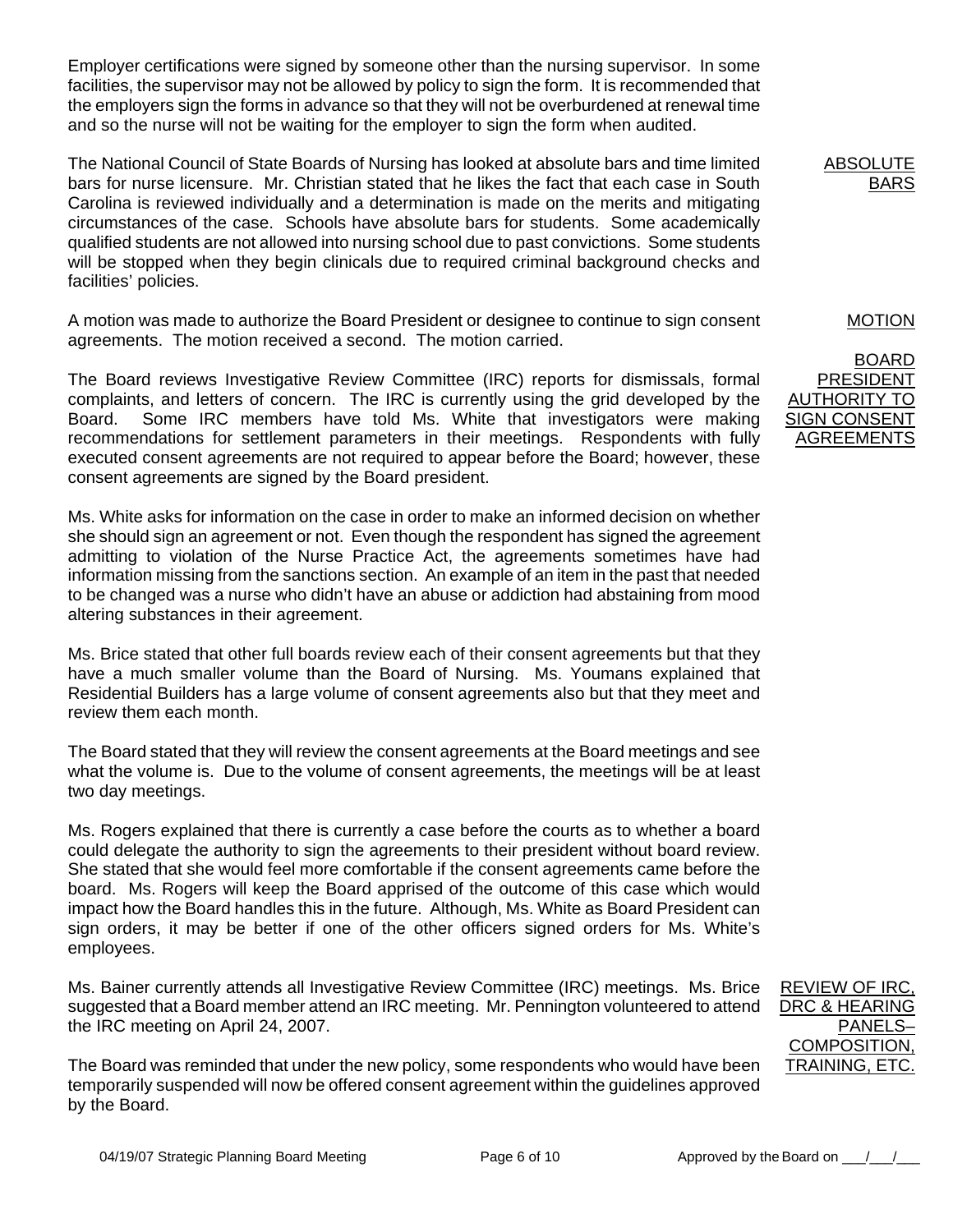Mr. Christian asked what the purpose of the IRC would be if consent agreements are offered. Ms. Youmans asked about possibly removing the IRC from the process. Ms. Rogers stated that the Engine Act provides that all investigations are reported to the Board. Without an IRC, staffing, perhaps Ms. Bainer and Mr. Christian, of the investigations would still be needed utilizing the guidelines set by the Board. The Board does not want to make a decision to dissolve the IRC until further information is received.

Ms. Brice reported that a curriculum is being developed for panel members. In the past, Donald Hayden went over materials with each new member as they were approved by the Board.

Mr. Christian reminded the group of discussion to recruit more members for the Disciplinary Review Committee (DRC). Currently there are only two members both of which are past board member. Ms. Bainer explained that recently one of the members was ill and unable to attend the meeting. A criteria needs to be developed for members of the DRC. Dr. Kearney-Nunnery suggested that maybe some of the IRC members could be trained as DRC member. Ms. Youmans stated that she is not aware of any other boards that utilize disciplinary review committee. Ms. Rogers wants to make sure that due process is provided in all situations.

Mr. Frierson explained that most of the temporary orders of suspension had been issued due to noncompliance with the Recovering Professionals Program (RPP) or for some who have not paid their fine or failed to take a required course. Currently, temporary orders of suspension are issued only where there is a danger to the public. If the respondent is an RPP participant, they may attest to safety. The orders are usually issued within 24 hours. They are faxed to the Board president as well as mailed by regular mail. These orders are personally served. This is sometimes hard to accomplish because the nurse may move. It was suggested that when consent agreements are signed that the respondent be asked to update the board on their current address, current employment, etc. Ms. Youmans and Ms. Rogers stated that if we send consent agreements, orders, etc. to the address we have been provided and the document is not returned, the document should be considered served. A notice will be placed in the newsletter asking for all nurses to be sure that their address is current on Board records.

Ms. Bainer provided the Board with a copy of the Policy on Civil Penalties for Unauthorized Nursing Practice with suggested changes. The changes included changing the statutory references, increasing penalties, changing situations that require Board appearance, and changing "official recognition" to "advanced practice registered nurse." Staff reviewed fines charged by other states and found that most states have fines much higher than South Carolina.

A motion was made to approve the changes to the Policy on Civil Penalties for Unauthorized Nursing Practice. The motion received a second. The motion carried. (Copy of policy attached)

The Board asked that the amended policy be published in the Palmetto Nurse.

Per the Board President's request, Ms. Bainer provided the Board with a copy of the North Carolina Board of Nursing's Administrators and Middle Managers orientation as well as information from the Texas Board of Nursing on their dean orientation. The Board discussed the need for information to be provided not only to chief nursing officers but also nurse managers as well as providing it to faculty in addition to the deans. Ms. Bainer is discussing this with the South Carolina Hospital Association.

After the Unlicensed Assistive Personnel (UAP) summit in October 2001, a recommendation was made to register, not license, the more advanced certified nursing assistant (CNA) II but

POLICY ON CIVIL PENALTIES FOR UNAUTHORIZED NURSING **PRACTICE** 

MOTION

#### CNO/ DEAN **ORIENTATION**

UNLICENSED ASSISTIVE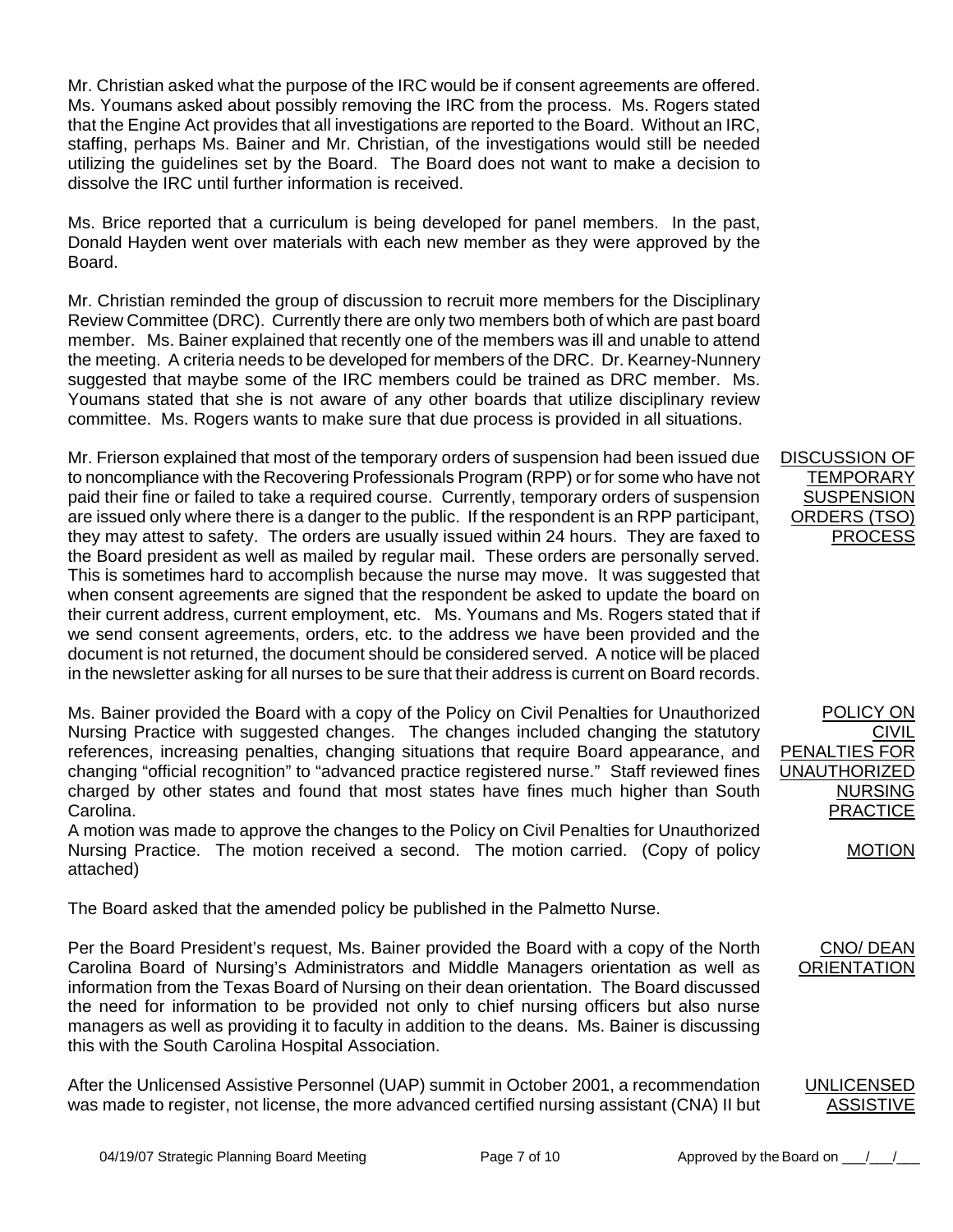not the CNA I similar to the North Carolina Board of Nursing. It was noted that there is a great deal of discipline associated with CNAs.

PERSONNE (UAP) / MEDICATI AIDES/ MEDIC **ASSISTAN** 

There was discussion about the titles used for UAP as well as the tasks being performed. Patient care technicians (PCT) have the same training as a CNA but take more advanced classes to include phlebotomy and catheters.

Currently, CNAs must be certified to work in long term care. Healthcare systems at include long term care and acute care require all CNAs to be certified. It was noted that some facilities are hiring nursing students during the summer and referring to them as "Nurse Externs." There was some concern about the word "nurse" and confusion that it may cause for patients.

In previous discussion, the fiscal impact, staffing for the Board, investigators and attorneys, revisions to the Nurse Practice Act and the Compact were concerns. It was discussed that if the Board began regulating the CNA, if the staff from the other agencies currently working with CNAs could be used. The staff at the Department of Health and Environmental Control is state funded. The Board discussed only considering upper level CNA and medication aides.

A motion was made to explore including currently certified medication aides in regulation of certified nursing assistants. The motion received a second. The motion carried unanimously.

| The next meeting of the South Carolina Board of Nursing will be held on May 17-18, 2007. | ADJOURNMENT |
|------------------------------------------------------------------------------------------|-------------|
|                                                                                          |             |

A motion was made to adjourn the meeting at 3:40 p.m. on April 19, 2007. The motion received a second. The motion carried. MOTION

Respectfully Submitted, Dottie Buchanan, Administrative Assistant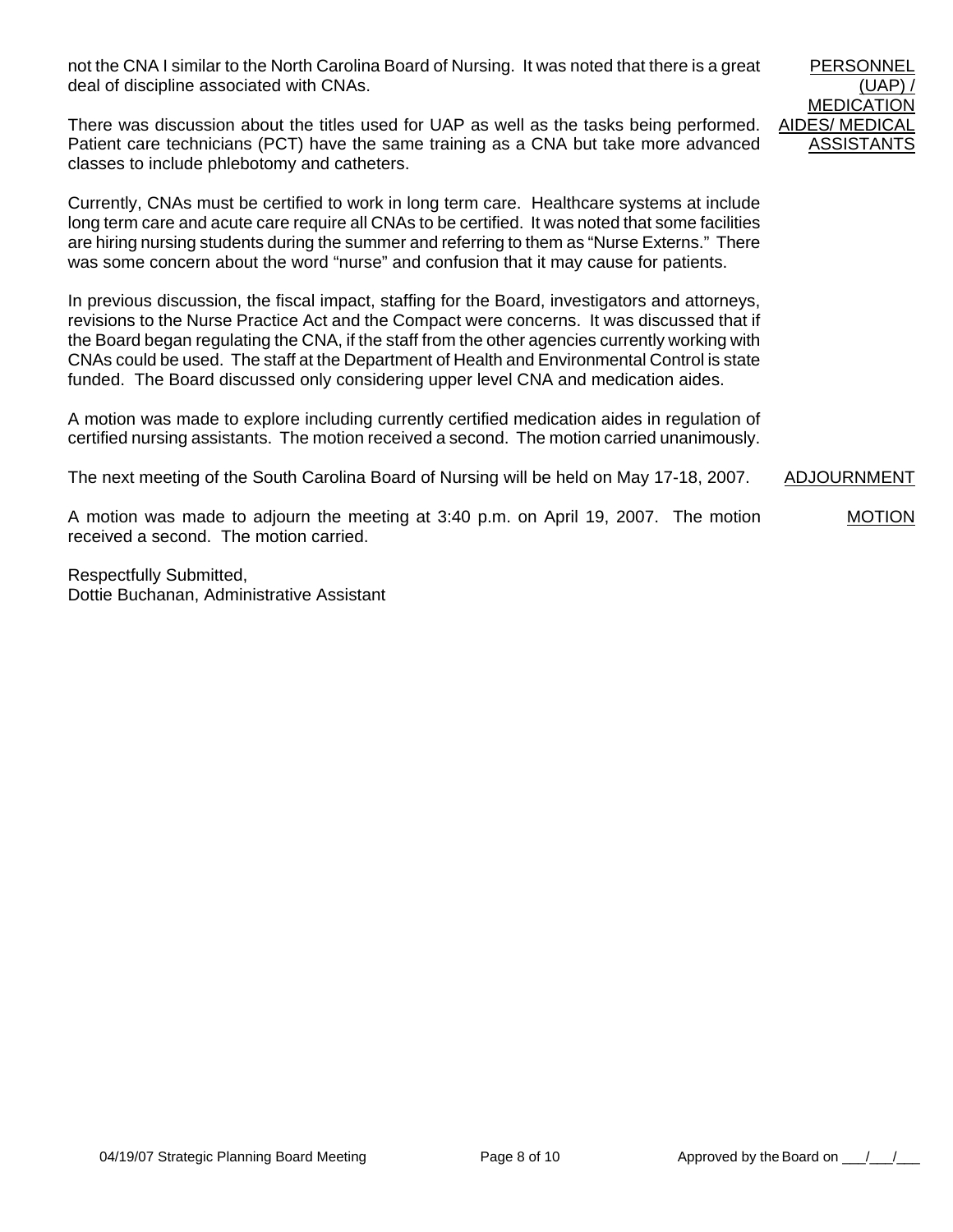# **POLICY ON CIVIL PENALTIES FOR UNAUTHORIZED NURSING PRACTICE**

Recently the Board of Nursing revised the policy statement on civil penalties and sanctions for unauthorized nursing practice. Civil penalties for failure to comply with basic nursing licensure and advanced practice of nursing to include prescriptive authority (and notification of change in practice) have been revised. *The following is the policy of the Board as revised on April 19, 2007.*

## **POLICY:**

All licensure applications are reviewed for compliance with the mandatory authorization provisions of Sections 40-33-38 and 40-33-40 South Carolina Code of Laws, 1976, as amended. Applicants or licensees found to have practiced nursing as defined in Sections 40-33-20 (43), (46), (47), (48), without a current South Carolina authorization to practice as required in Section 40-33-30 are subject to disciplinary action. By consent agreement, the applicant may accept sanctions as established by the Board.

## **PROCEDURE:**

The Responsible Board Staff Member:

- 1. Queries applicant / employer to determine if there has been unauthorized nursing practice.
- 2. If no violation and the continued competency requirement has been met, approves the application authorizing a license to be issued.
- 3. If violation is documented negotiates a consent agreement for sanctions according to the following guidelines established by the Board.
- 4. Stated penalties below are the *minimum* amounts staff may accept in negotiating consent agreements. Required personal appearances before the Board may not be waived except in unusual situations upon recommendation of the Board Administrator and approval of the President or designee, in their discretion, in order to avoid inappropriate hardship or manifest injustice.
- 5. The Board is provided for review a list of names, number of days practicing without a license and civil penalty assessed.
- I. Basic Licensure [Licensed Practical Nurse (LPN), Registered Nurse (RN), Advanced Practice Registered Nurse, (APRN)]
	- A. Unauthorized Nursing Practice First Offense
		- 1. Private Reprimand
		- 2. Civil Penalty

| a. 1 to 30 calendar days     | \$ 250 |
|------------------------------|--------|
| b. $31$ to 60 calendar days  | \$ 500 |
| c. $61$ to 120 calendar days | \$ 750 |

- 
- 
- d. 120 to 365 calendar days \$1,000 Personal appearance may be required at the discretion of the Board President.
- e. Greater than 365 calendar days \$2,000 Personal appearance may be required at the discretion of the Board President.
- B. Unauthorized Nursing Practice Second Offense
	- 1. Public Reprimand
	- 2. Civil Penalty a. 1 to 30 calendar days  $$750$ b.  $31$  to 60 calendar days  $$1,000$ c.  $60$  to 120 calendar days  $$1,500$ 
		-
		-
		- d. 120 to 365 calendar days \$2,000 1 year probation, quarterly employer reports, legal aspects workshop, **and** personal appearance may be required at the discretion of the Board President. e. Greater than 365 calendar days Board appearance required. Civil penalty and sanction to be determined by the Board.
			- C. Unauthorized Nursing Practice Third or Greater Offense: Application must be presented to the Board for resolution. Personal appearance before the Board by the applicant/licensee is required